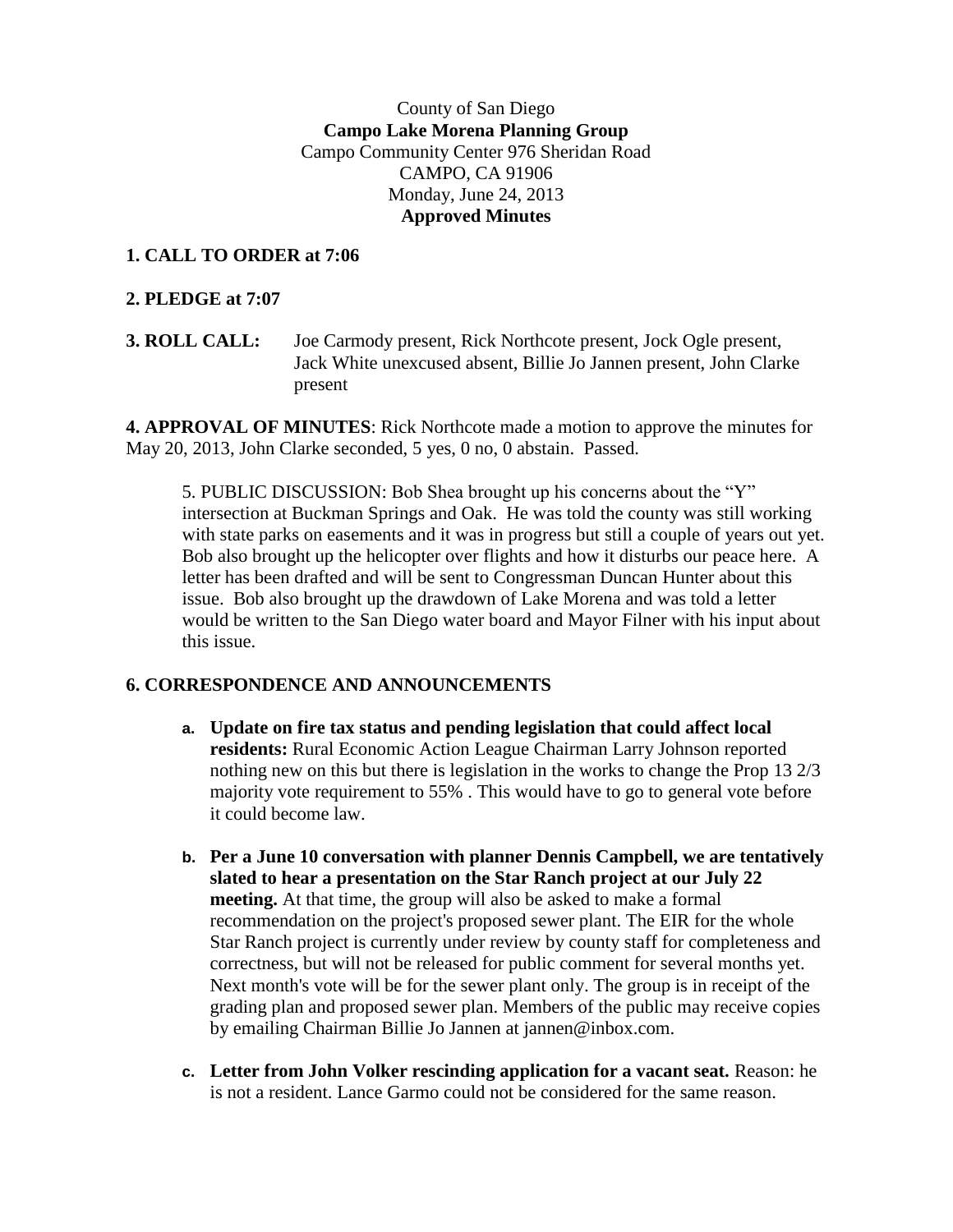### **7. EXPENSES**

No expenses reported.

#### **Action Items 8. NEW BUSINESS:**

- **a. Should the CLMPG create a new officer position to be responsible for keeping up with I-1 and open meeting laws and answering questions as they arise?** Joe Carmody made a motion, Billie Jo Jannen seconded, to create a position for a Parliamentarian, 5 yes, 0 no, 0 abstain **passed**.
- **b. Review and update standing rules as needed.** Joe Carmody made a motion, John Clarke seconded, to spell out all the positions with duties and responsibilities, positions being Chair, Vice Chair, Secretary and Parliamentarian, 5 yes, 0 no, 0 abstain, **passed**.
- **c. Review and update standing committees**. Joe Carmody made a motion, Jock Ogle seconded, to terminate all existing standing committees and table their creation until needed, 5 yes, 0 no, 0 abstain, **passed**.
- **d. Review and vote on applicants to fill vacant seat number 8**. **Applications are currently being accepted.** This seat has 18 months left on its 4-year term. Joe Carmody made a motion, John Clarke seconded, to fill this seat with Christine Sperraggo, 4 yes, 0 no, Jock Ogle abstained**, motion failed**. Jock Ogle made a motion to fill the seat with Tammy Thorpe, no second, **motion failed.** Jock Ogle made a motion, Rick Northcote seconded, to fill the seat with Stephen Biddle, 5 yes, 0 no, 0 abstain, **passed.**

### **Action Items**

# **9. OLD BUSINESS:**

- **a. Review and vote on applicants to fill vacant seat number 7. Applications are currently being accepted.** This is a four-year term that started January 2013. Rick Northcote made a motion, Jock Ogle seconded, to fill the seat with Randy Lenac. There was discussion of Brown Act violations by Mr. Lenac and concerns about future indemnification of the planning group by the because of I-1 Art. VIII, (b) 3 "The member has more than one prior substantiated violation of the...Brown Act..". When the vote was called it was 2 yes, 3 no (Joe Carmody, Billie Jo Jannen and John Clarke) and 0 abstain, **motion failed.** Joe Carmody made a motion, John Clarke seconded, to fill the seat with Tammy Thorpe, 3 yes, 0 no, Jock Ogle and Rick Northcote abstained, **motion failed**. Joe Carmody made a motion, John Clarke seconded to fill the seat with Christine Sperraggo, 3 yes, 0 no, Jock Ogle and Rick Northcote abstained, **motion failed.**
- **b. Review and vote on applicants to fill vacant seat number 9. Applications are currently being accepted.** This is a four-year term that started January 2013. Joe Carmody made a motion John Clarke seconded to fill the seat with Christine Sperraggo, 3 yes, 0 no, Jock Ogle and Rick Northcote abstained, **motion failed.** Jock